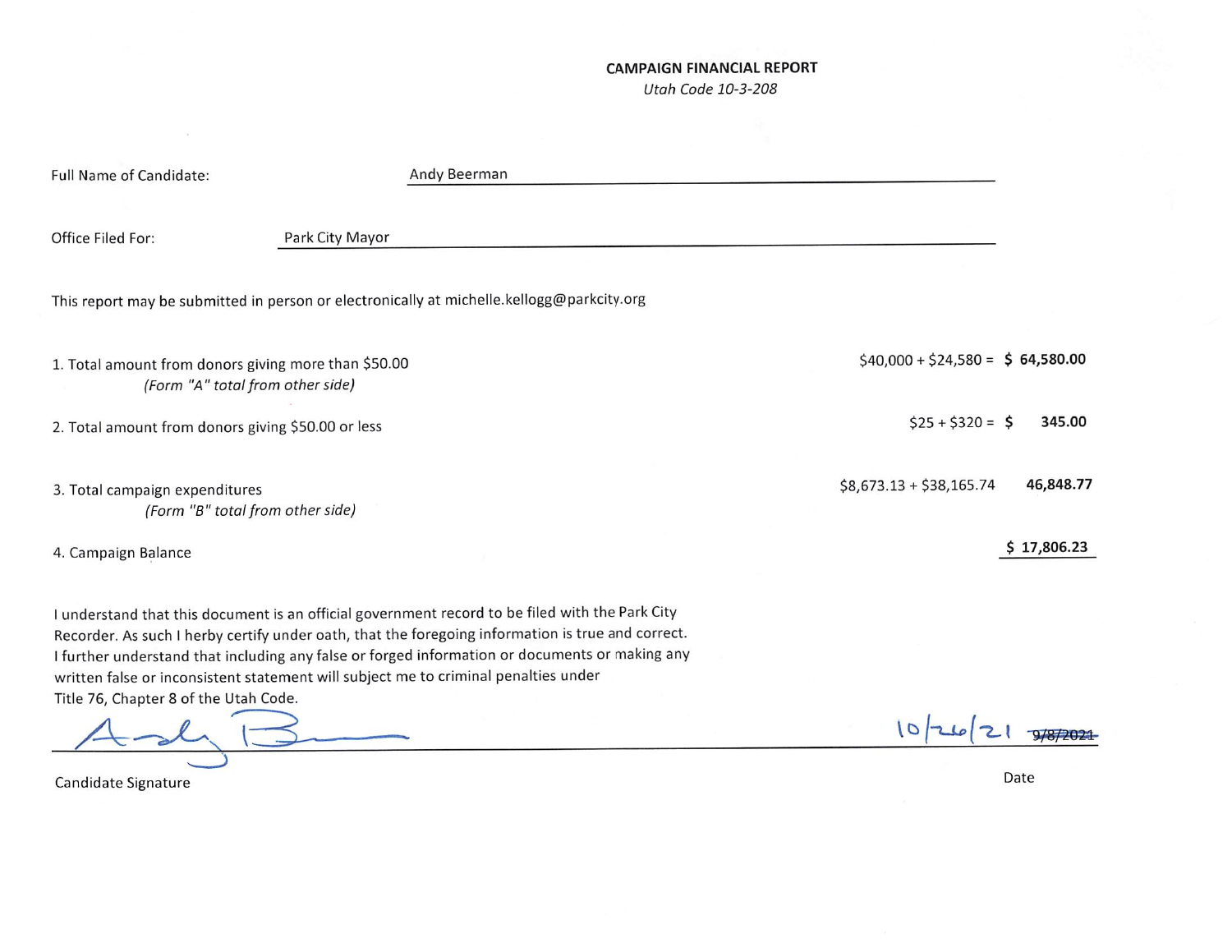| Date                | First                             | Last           | <b>Mailing address</b>                                              |                                 | Gross                |
|---------------------|-----------------------------------|----------------|---------------------------------------------------------------------|---------------------------------|----------------------|
| 4/26/2021 Andy      |                                   | Beerman        | 310 Park Ave, PO Box 1570 PC, UT 84060                              | \$                              | 250.00               |
|                     | 5/4/2021 Bruce & Joy              | Soll           | 141 south drexel avenue, Columbus, OH, 43209                        | \$                              | 1,000.00             |
|                     | 5/7/2021 Now Possible             | LLC            | Bruce, Kasanoff, 3078 Mountain Ridge Court, Park City, UT, 84060    | \$                              | 150.00               |
| 5/7/2021 Nathan     |                                   | Rafferty       | PO Box 682320, Park City, UT, 84068                                 | \$                              | 500.00               |
| 5/9/2021 Edith      |                                   | McConnell      | 1515 Lake Front Ct., Park City, UT, 84098                           | \$                              | 300.00               |
| 5/11/2021 Mike      |                                   | Florance       | 2595 Lucky John Drive, Park City, UT, 84060                         | \$                              | 500.00               |
| 5/17/2021 Niels     |                                   | Vernegaard     | PO Box 680168, Park City, UT, 84068                                 | \$                              | 750.00               |
| 5/17/2021 David     |                                   | Garbett        | 1803 E ELIZABETH ST Salt Lake City, UT 84105                        | \$                              | 250.00               |
| 5/20/2021 Julie     |                                   | <b>Hopkins</b> | P.O. Box 2017, Park City, UT, 84060                                 | \$                              | 500.00               |
|                     | 6/2/2021 Courtney                 | Caplan         | PO Box 3591, Park City, UT, 84060                                   | \$                              | 500.00               |
| 6/21/2021 Ralph     |                                   | <b>Becker</b>  | 5 South 500 West, #102, Salt Lake City, UT, 84101                   | \$                              | 100.00               |
| 6/21/2021 Aristides |                                   | Ioannides      | 749 W Tollgate Canyon Rd, Park City, UT, 84098                      | \$                              | 500.00               |
| 6/25/2021 Megan     |                                   | Ryan           | 2468 little kate rd, park city, UT, 84060                           | \$                              | 150.00               |
| 7/6/2021 Kraig      |                                   | Moyes          | PO Box 682626, Park City, UT 84068                                  | \$                              | 300.00               |
| 7/8/2021 David      |                                   | Van Denburgh   | Po Box 18085, Phoenix, AZ 85005                                     |                                 | \$10,000.00          |
|                     | 7/8/2021 Authentic Mexican        | <b>LLC</b>     | JC & Lily Martinez, PO Box 682253, Park City, UT 84068              |                                 | \$10,000.00          |
| 7/8/2021 Jim        |                                   | Tuton          | 14204 S Presario Trail, Phoenix, AZ 85048                           | \$                              | 1,000.00             |
| 7/8/2021 Jeff       |                                   | Love           | PO Box 1836, Park Cuty, UT 84060                                    | \$                              | 500.00               |
| 7/10/2021 Michael   |                                   | Mueller        | 11625 N 61st Place, Scottsdale, AZ, 85254                           | \$                              | 1,000.00             |
| 7/12/2021 Clayton   |                                   | McNeel         | PO BOX 23887, Tampa, FL, 33623, United States                       | \$                              | 1,000.00             |
| 7/12/2021 Peter     |                                   | Metcalf        | 2454 Monitor Drive, PO Box 680188, Park City, UT, 84060             | \$                              | 150.00               |
| 7/12/2021 Peter     |                                   | Metcalf        | 2454 Monitor Drive, PO Box 680188, Park City, UT, 84060             | \$                              | 350.00               |
| 7/13/2021 Joyce     |                                   | Solberg        | 204 Warwick Rd., Tower Lakes, IL, 60010                             | \$                              | 2,500.00             |
|                     | 7/20/2021 Richard & Robin         | Milne          | 9388 Dye Cabins Dr, Park City, UT 84098                             | \$                              | 200.00               |
|                     | 7/20/2021 Peter & Mary            | Wright         | PO Box 680595, Park City, UT 84060                                  | \$                              | 500.00               |
| 7/23/2021 Chris     |                                   | Robinson       | PO Box 540478, North Salt Lake, UT 84054                            | \$                              | 500.00               |
|                     | 7/23/2021 Greg & Debra            | Schirf         | 2380 Meadows Dr, Park City, UT 84060                                | \$                              | 100.00               |
| 7/26/2021 Thomas    |                                   | Peek           | P.O. Box 4167, Park City, UT, 84060                                 | \$                              | 100.00               |
| 7/26/2021 David     |                                   | Houck          | 1776 Park Avenue, Suite 4-310, Park City, UT, 84060                 | \$                              | 100.00               |
|                     | 7/30/2021 Bruce & Joy             | Soll           | 141 south drexel avenue, Columbus, OH, 43209                        | \$                              | 1,000.00             |
| 7/30/2021 Stephen   |                                   | Taylor         | PO Box 680756, Park City, UT, 84068                                 | \$                              | 500.00               |
|                     | 7/31/2021 Privacy Resolutions LLC |                | Charles, Mudd, 311 Main Street, P.O. Box 1553, Park City, UT, 84060 | \$                              | 500.00               |
| 7/31/2021 Charles   |                                   | Mudd           | 311 Main Street, P.O. Box 1553, Park City, UT, 84060                | $\overline{\boldsymbol{\zeta}}$ | 250.00               |
| 8/1/2021 Roxane     |                                   | Googin         | 3060 Crestline Dr, Park City, UT 84060                              | \$                              | 500.00               |
|                     | 8/2/2021 Ben & Julie              | <b>McAdams</b> | 2205 S 1000E SLC, UT 84106                                          | \$                              | 1,000.00             |
| 8/2/2021 Adrista    |                                   | <b>LLC</b>     | Amit Munshi, 7518 N Sage Meadow Rd Park City, UT 84098              | \$                              | 2,500.00             |
|                     |                                   |                |                                                                     |                                 | Subtotal \$40,000.00 |
|                     |                                   |                | Subtotal Under \$50 \$                                              |                                 | 25.00                |
|                     |                                   |                |                                                                     |                                 |                      |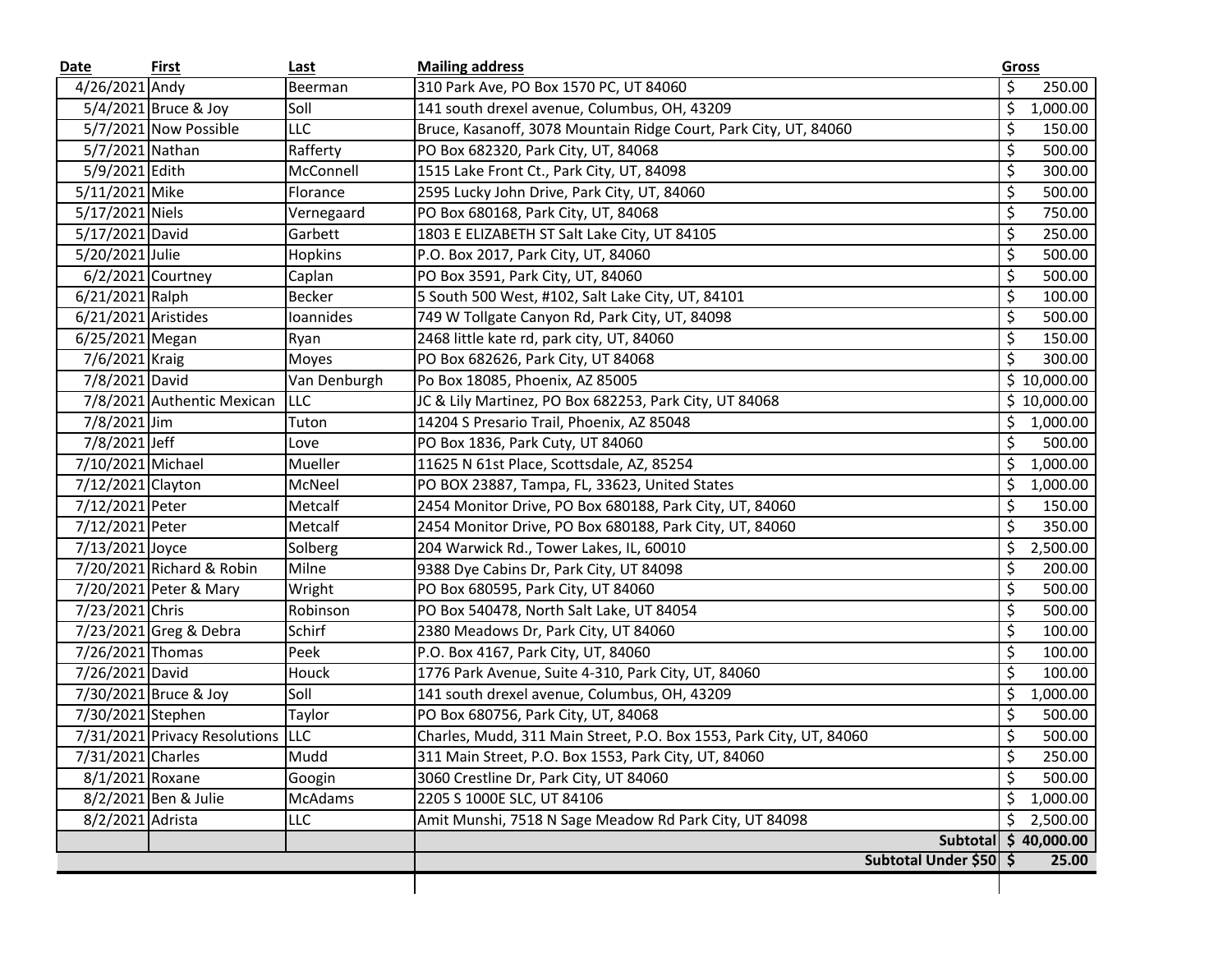| Date              | <b>First</b>              | Last            | <b>Mailing address</b>                           | <b>Gross</b>     |          |
|-------------------|---------------------------|-----------------|--------------------------------------------------|------------------|----------|
| 8/3/2021 Cindy    |                           | Matsumoto       | PO Box 4647, Park City, UT 84060                 | \$               | 100.00   |
| 8/3/2021 Tomilee  |                           | <b>Tilley</b>   | PO Box 3641, Park City, UT 84060                 | \$               | 500.00   |
| 8/6/2021 Clayton  |                           | Dover           | 6121 Trailwood Drive, Plano, TX, USA             | \$               | 250.00   |
| 8/19/2021 Thomas  |                           | Peek            | P.O. Box 4167, Park City, UT, 84060              | \$               | 250.00   |
| 8/23/2021 Matt    |                           | Styczynski      | 250 West St, 10D, New York, NY 10013             | \$               | 250.00   |
| 8/31/2021 Alison  |                           | Child           | 3001 Meadows Dr                                  | \$               | 500.00   |
| 8/31/2021 Annie   |                           | Garda           | 923 Northstar Dr                                 | \$               | 200.00   |
| 8/31/2021 John    |                           | Keagy           | 3320 American Saddler Dr                         | \$               | 250.00   |
| 8/31/2021 Bryan   |                           | Markkanen       | 2214 Little Bessie Ave                           | \$               | 300.00   |
| 9/1/2021 Lee      |                           | Caruso          | 9 Prospect                                       | \$               | 100.00   |
| 9/3/2021 Carlos   |                           | Lukas           | 1167 Hillboro Mile #201 Hillsboro, FL 33062      | \$               | 500.00   |
| 9/3/2021 Frank    |                           | Watanabe        | 25570 Prado de las Bellotas, Calabasas, CA 91302 | \$               | 2,500.00 |
| 9/27/2021 Clayton |                           | McNeel          | PO BOX 23887, Tampa, FL, 33623, United States    | \$               | 1,000.00 |
| 9/7/2021 Edith    |                           | McConnell       | 1515 Lake Front Ct., Park City, UT, 84098        | \$               | 300.00   |
| 9/7/2021 Chris    |                           | <b>Neville</b>  | 8912 Northcove Dr Park City, UT 84098            | \$               | 100.00   |
|                   | 9/8/2021 Richard & Shelly | Kuhle           | 713 Norfolk Park City, UT 84060                  | \$               | 190.00   |
|                   | 9/8/2021 Richard & Shelly | Kuhle           | 713 Norfolk Park City, UT 84060                  | \$               | 190.00   |
| 9/8/2021 Richard  |                           | Kuhle           | 713 Norfolk Park City, UT 84060                  | \$               | 150.00   |
| 9/8/2021 Kristine |                           | Kuhle-Turken    | 713 Norfolk Park City, UT 84060                  | \$               | 170.00   |
| 9/8/2021 Cassidy  |                           | Kuhle           | 713 Norfolk Park City, UT 84060                  | \$               | 150.00   |
|                   | 9/8/2021 Kimberlee        | Kuhle           | 713 Norfolk Park City, UT 84060                  | \$               | 170.00   |
| 9/9/2021 John     |                           | Plunkett        | P.O. Box 2237, Park City, UT 84060               | \$               | 100.00   |
| 9/9/2021 Jody     |                           | Gross           | P.O. Box 1496, Park City, UT 84060               | \$               | 1,000.00 |
| 9/9/2021 Dick     |                           | Roth            | PO Box 509, Park City, UT 84060                  | \$               | 5,000.00 |
|                   | 9/13/2021 Wareen & Julia  | Gregory         | 1359 Golden Way PC, UT 84060                     | \$               | 250.00   |
| 9/14/2021 Carole  |                           | Fontana         | PO Box 871, PC, UT 84060                         | \$               | 250.00   |
| 9/19/2021 Susan   |                           | Poulter         | 2721 Meadow Creek PC, UT 84060                   | \$               | 100.00   |
| 9/20/2021 Marilyn |                           | Beerman         | 6752 Thorne St Worthington, OH 43085             | \$               | 250.00   |
|                   | 9/20/2021 Michael & Kim   | Persky          | 2472 Monitor Dr, PC, UT 84060                    | \$               | 500.00   |
|                   | 9/22/2021 John & Mindy    | Halsy           | 1391 Little Kate Rd PC, UT 84060                 | \$               | 500.00   |
| 9/25/2021 Kirk    |                           | Wilson          | PO BOX 2020, 527 PARK AVE, PC, UT 84060          | \$               | 300.00   |
| 9/25/2021 Dana    |                           | <b>Brewster</b> | 14 Payday Dr, PC, UT                             | \$               | 500.00   |
| 9/26/2021 Thomas  |                           | Seitz           | 2595 Aspen Springs Drive, Park City, UT 84060    | $\overline{\xi}$ | 100.00   |
| 9/28/2021 Sally   |                           | Wilson          | PO Box 680607, PC UT 84068                       | \$               | 500.00   |
| 9/29/2021 Jan     |                           | Wilking         | PO Box 681111, PC, UT 84060                      | \$               | 500.00   |
|                   | 9/29/2021 Peter & Heidi   | Gatch           | 1968 Evening Star, PC, UT 84060                  | \$               | 150.00   |
| 9/30/2021 John    |                           | Tinklepaugh     | 8817 Meadowview Rd, PC, UT 84098                 | \$               | 100.00   |
| 9/30/2021 David   |                           | Bennett         | 2940 American Saddler Dr. PC, UT 84060           | \$               | 150.00   |
| 10/1/2021 Kathryn |                           | Reichartinger   | 2957 American Saddler Dr, PC, UT 84060           | \$               | 500.00   |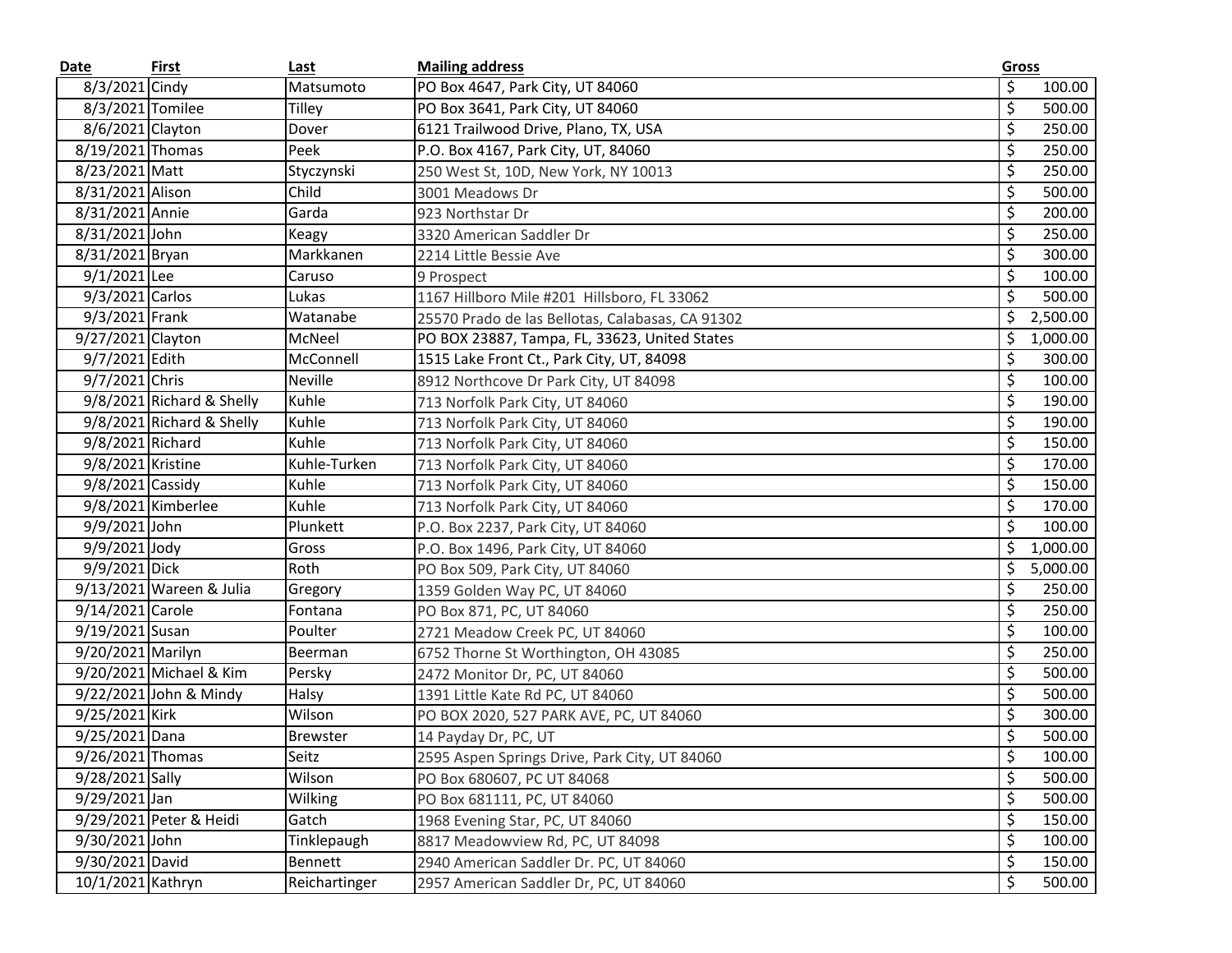| 10/4/2021 Tris                           |  | Leonard       | 328 Geigel Hill Rd, Upper Black Eddy, PA 18972  | \$ | 250.00      |
|------------------------------------------|--|---------------|-------------------------------------------------|----|-------------|
| 10/5/2021 Kelli                          |  | Nylen         | 2011 Burr Oak Ct, Round Lake, IL 60073          |    | 300.00      |
| 10/5/2021 Dena                           |  | Fleming       | 2202 Sunset Ct, PC, UT 84060                    |    | 250.00      |
| 10/5/2021 John                           |  | Miller        | 1264 e Yale Avenue, PC, UT 84060                |    | 750.00      |
| 10/6/2021 Shannon                        |  | Runyon        | 1893 Prospector Ave #203, Park City, UT 84060   |    | 100.00      |
| 10/7/2021 Roxane                         |  | Googin        | 3060 Crestline Dr                               |    | 500.00      |
| 10/8/2021 Karen                          |  | Marriott      | POB 682320, Park City, UT 84068                 |    | 500.00      |
| 10/8/2021 Luther                         |  | Creed         | 2678 Gallivan Loop, Park City, UT 84060         |    | 100.00      |
| 10/9/2021 Ladd                           |  | Christensen   | Whitehall Ventures PO Box 71777, SLC, UT 84171  | S  | 2,500.00    |
| 10/14/2021 James                         |  | <b>Askins</b> | P.O. Box 681929, Park City, UT 84068            |    | 250.00      |
| 10/18/2022 Jennifer                      |  | Seabury       | 1978 Venus Court, Park City, UT 84060           |    | 60.00       |
| 10/23/2021 John                          |  | Huebner       | 2539 Fairway Village Drive, Park City, UT 84060 |    | 150.00      |
|                                          |  |               | <b>Subtotall</b>                                |    | \$24,580.00 |
|                                          |  |               | Subtotal Under \$50 \$                          |    | 320.00      |
| 10/26/2021<br><b>Total Contribitions</b> |  |               |                                                 |    | \$64,580.00 |

**Total Under \$50 \$ 345.00**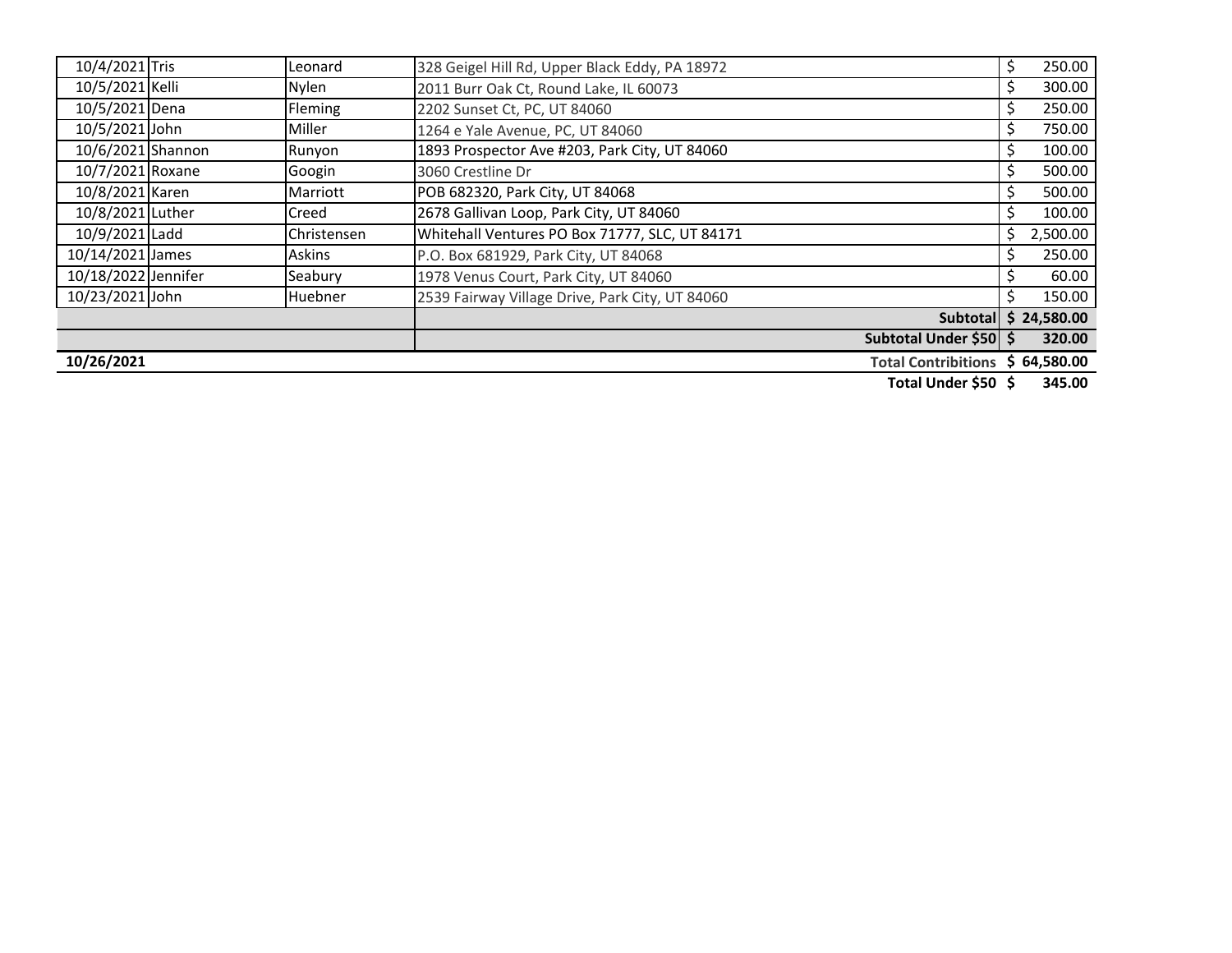| Date of                | Company                     | <b>Description</b> |                                       | <b>Amount</b>            |          |
|------------------------|-----------------------------|--------------------|---------------------------------------|--------------------------|----------|
| <b>Expenditure</b>     |                             |                    |                                       |                          |          |
|                        | 04/25/2021 Constant Contact |                    | contact manager                       | \$                       | 265.08   |
| 05/17/2021 Vimeo       |                             |                    | Vimeo subscription                    | \$                       | 68.71    |
| 06/05/2021 PCMC        |                             |                    | register fee                          | \$                       | 150.00   |
|                        | 06/07/2021 ProUpdater LLC   |                    | website                               | \$                       | 675.00   |
| 06/28/2021 Verizon     |                             |                    | phone service                         | $\overline{\mathcal{S}}$ | 75.73    |
| 07/06/2021 Staples     |                             |                    | materials                             | \$                       | 31.00    |
| 07/06/2021 PC Printink |                             |                    | door hangers                          | \$                       | 525.42   |
| 07/16/2021 Verizon     |                             |                    | phone service                         | \$                       | 75.73    |
|                        | 07/16/2021 Postcardmania    |                    | postcard printing                     | \$                       | 1,299.00 |
|                        | 07/19/2021 Postcardmania    |                    | <b>Facebook marketing</b>             | \$                       | 1,160.00 |
| 07/21/2021 Park Record |                             |                    | <b>Banner Ads</b>                     | \$                       | 174.00   |
|                        | 07/22/2021 Postcardmania    |                    | postcard Printing                     | \$                       | 104.78   |
| 07/22/2021 Paypal      |                             |                    | <b>Bumper Stickers - Graphicsland</b> | \$                       | 130.37   |
|                        | 07/23/2021 Postcardmania    |                    | Postage                               | \$                       | 1,800.00 |
| 07/26/2021 Verizon     |                             |                    | phone service                         | \$                       | 75.73    |
|                        | 07/30/2021 Park City Signs  |                    | <b>Yard Signs</b>                     | $\overline{\mathcal{S}}$ | 1,235.68 |
|                        | 07/30/2021 Imagine Signs    |                    | Van Graphics                          | \$                       | 490.00   |
| 07/31/2021 Paypal      |                             |                    | process fees                          | \$                       | 336.90   |
| Sub Total \$ 8,673.13  |                             |                    |                                       |                          |          |
|                        | 8/2/2021 Constant Contact   |                    | contact manager                       | \$                       | 415.08   |
|                        | 8/6/2021 Amazon.com         |                    | logo wear                             | \$                       | 11.01    |
|                        | 8/6/2021 Amazon.com         |                    | party suplies                         | \$                       | 20.35    |
| 8/6/2021 Us Bank       |                             |                    | bank fees                             | \$                       | 6.95     |
| 8/9/2021 Wix.com       |                             |                    | web hosting                           | \$                       | 31.83    |
|                        | 8/23/2021 Makestickers      |                    | bumper stickers                       | \$                       | 142.20   |
| 8/26/2021 Staples      |                             |                    | banners                               | \$                       | 165.73   |
| 8/30/2021 Verizon      |                             |                    | phone                                 | \$                       | 95.82    |
| 9/1/2021 Facebook      |                             |                    | digital ads                           | \$                       | 144.26   |
| 9/7/2021 Wix.com       |                             |                    | web hosting                           | \$                       | 31.83    |
| 09/13/2021 PCMC        |                             |                    | Pavilion rental                       | \$                       | 60.00    |
|                        | 09/16/2021 Sun Lithograph   |                    | mailing                               | \$                       | 1,546.89 |
| 09/17/2021 Verizon     |                             |                    | phone                                 | \$                       | 90.66    |
| 09/20/2021 Park Record |                             |                    | Debit Purchase - VISA                 | \$                       | 2,133.00 |
| 09/20/2021 Vimeo       |                             |                    | video                                 | \$                       | 216.92   |
| 09/23/2021 Facebook    |                             |                    | Debit Purchase - VISA                 | \$                       | 500.00   |
| 09/27/2021 Facebook    |                             |                    | Debit Purchase - VISA                 | $\overline{\mathsf{S}}$  | 500.00   |